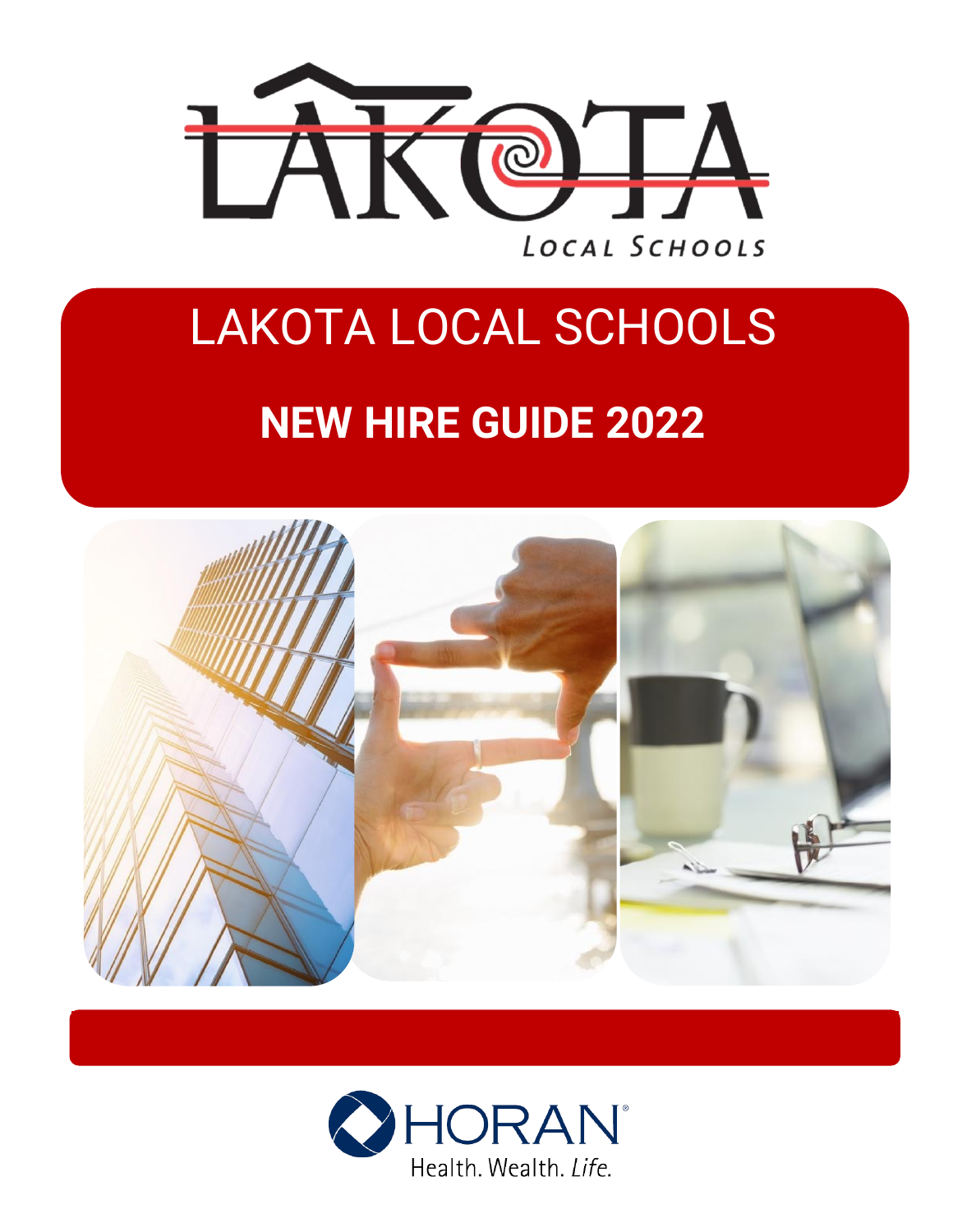

## **What is New Hire Enrollment?**

New hire enrollment is the opportunity for new employees to enroll or decline benefits and add or waive dependents to their coverage. Employees will not be able to make changes during the plan year unless there is a qualifying event. The next time you will be able to make changes to your benefits will be during open enrollment, unless you experience a qualifying life event during the year. A qualifying life event includes divorce, adoption, birth of a baby, etc.

## **Required Action**

All benefit eligible employees must actively enroll in or waive benefits for the 2022 plan year by completing the Benefit Elections online. **Action is required within 31 days of hire.**

### **Next Steps**

- \* Visit [https://lakota.onelogin.com](https://lakota.onelogin.com/)
- \* Select the Benefitsolver box
- \* Begin the new hire enrollment process by clicking the "Start Here" button

## **ACTION IS REQUIRED WITHIN 31 DAYS OF HIRE**

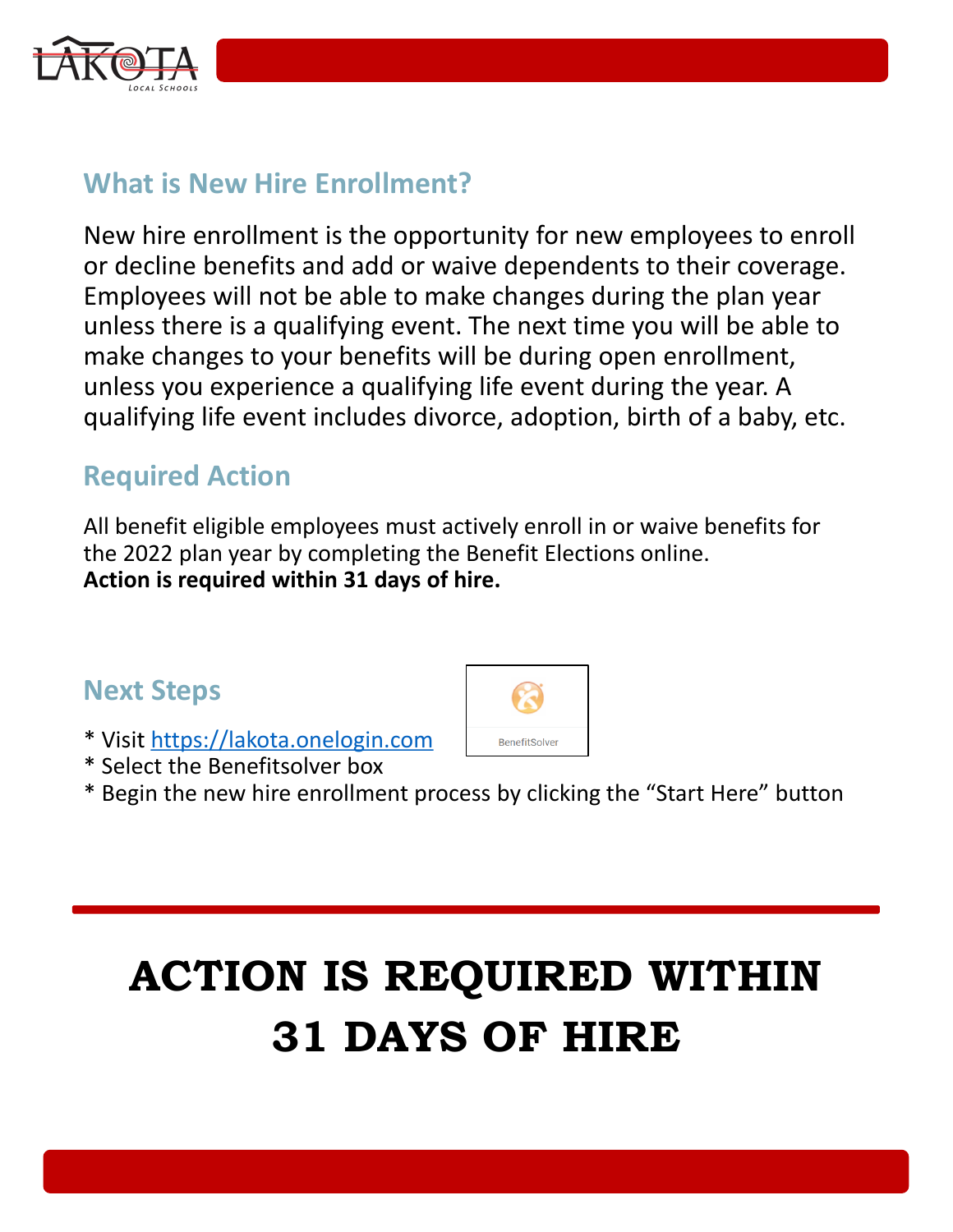

Your medical plan is through Anthem.

| <b>Benefits</b>                                                                                       | <b>PPO Plan</b><br>Employee/Employee + 1/Family<br><b>In-Network</b> | <b>HDHP with HSA Plan</b><br>Employee/Employee + 1/Family<br><b>In-Network</b> |
|-------------------------------------------------------------------------------------------------------|----------------------------------------------------------------------|--------------------------------------------------------------------------------|
| Deductible                                                                                            | \$500/\$1,000/\$1,500                                                | \$2,800/\$4,000/\$5,500                                                        |
| Coinsurance                                                                                           | Plan pays 80%/You pay 20%                                            | Plan pays 100%/You pay 0%                                                      |
| <b>Medical Out-of-Pocket</b><br>Annual Maximum                                                        | \$2,500/\$5,000/\$7,500                                              | \$3,500/\$6,000/\$8,500                                                        |
| <b>Office Visits:</b><br><b>PCP sick visit</b><br><b>Specialist visit</b><br><b>Preventive at PCP</b> | \$25 Copay<br>\$40 Copay<br>Covered in full                          | Deductible, then 0%<br>Deductible, then 0%<br>Covered in full                  |
| <b>Inpatient/Outpatient Hospital</b>                                                                  | Deductible, then 20%                                                 | Deductible, then 0%                                                            |
| <b>Emergency Room/Urgent</b><br>Care                                                                  | $$150$ Copay / $$40$ Copay                                           | Deductible, then 0%                                                            |
| Retail Drug                                                                                           | \$15/\$35/\$55                                                       | Deductible then<br>\$15/\$35/\$55                                              |

Health Insurance Plans

#### **2022 Health Insurance Monthly Employee Contributions**

|                                                                   | <b>PPO Plan</b><br><b>Employee/Employee +</b><br>1/Family | <b>HDHP</b><br><b>Employee/Employee +</b><br>1/Family |
|-------------------------------------------------------------------|-----------------------------------------------------------|-------------------------------------------------------|
| Full Time - Board pays 85% / Employee pays<br>15%                 | \$100.19 / \$182.37 / \$257.76                            | \$75.05 / \$136.61 / \$193.08                         |
| LSSA $(21 - 30$ hrs/wk $)$ - Board pays 50%<br>/Employee pays 50% | \$333.97 / \$607.90 / \$859.21                            | \$250.17 / \$455.36 / \$643.61                        |
| Part Time LEA - Board pays 75% / Employee<br>pays 25%             | \$166.99 / \$303.95 / \$429.61                            | \$125.08 / \$227.68 / \$321.80                        |

Care Plus. Now offers IN and OUT of Network Benefits.

#### **2022 Dental Monthly Employee Contributions**

|                                                             | <b>Employee / Employee + 1 /</b><br><b>Family</b> |
|-------------------------------------------------------------|---------------------------------------------------|
| <b>Full Time - Board pays 85%/</b><br>Employee pays 15%     | \$7.38 / \$12.46 / \$17.38                        |
| LSSA (21 - 30 hrs/wk) - Board<br>pays 50%/Employee pays 50% | \$24.62 / \$41.54 / \$57.96                       |
| <b>Part Time LEA - Board pays</b><br>75%/Employee pays 25%  | \$12.30 / \$20.76 / \$28.98                       |

The information provided for medical, vision and dental benefits is for innetwork benefits; with out-of-network benefits the providers can balance bill the difference between the retail cost and what the plan reimburses. Please discuss balance billing with your non-network provider.

## Your dental plan is through Dental<br>Care Plus. Now offers IN and OUT of **Dental Insurance Plan**

| <b>Benefits</b>                  | <b>In Network</b>                 |
|----------------------------------|-----------------------------------|
| Deductible                       | \$25/\$50                         |
| Annual Maximum                   | \$2,500 per person                |
| <b>Preventive Services</b>       | Covered in full                   |
| <b>Basic Services</b>            | Deductible, then 20%              |
| <b>Major Services</b>            | Deductible, then 40%              |
| Orthodontia<br>(Adult and Child) | 60% to lifetime max of<br>\$1,800 |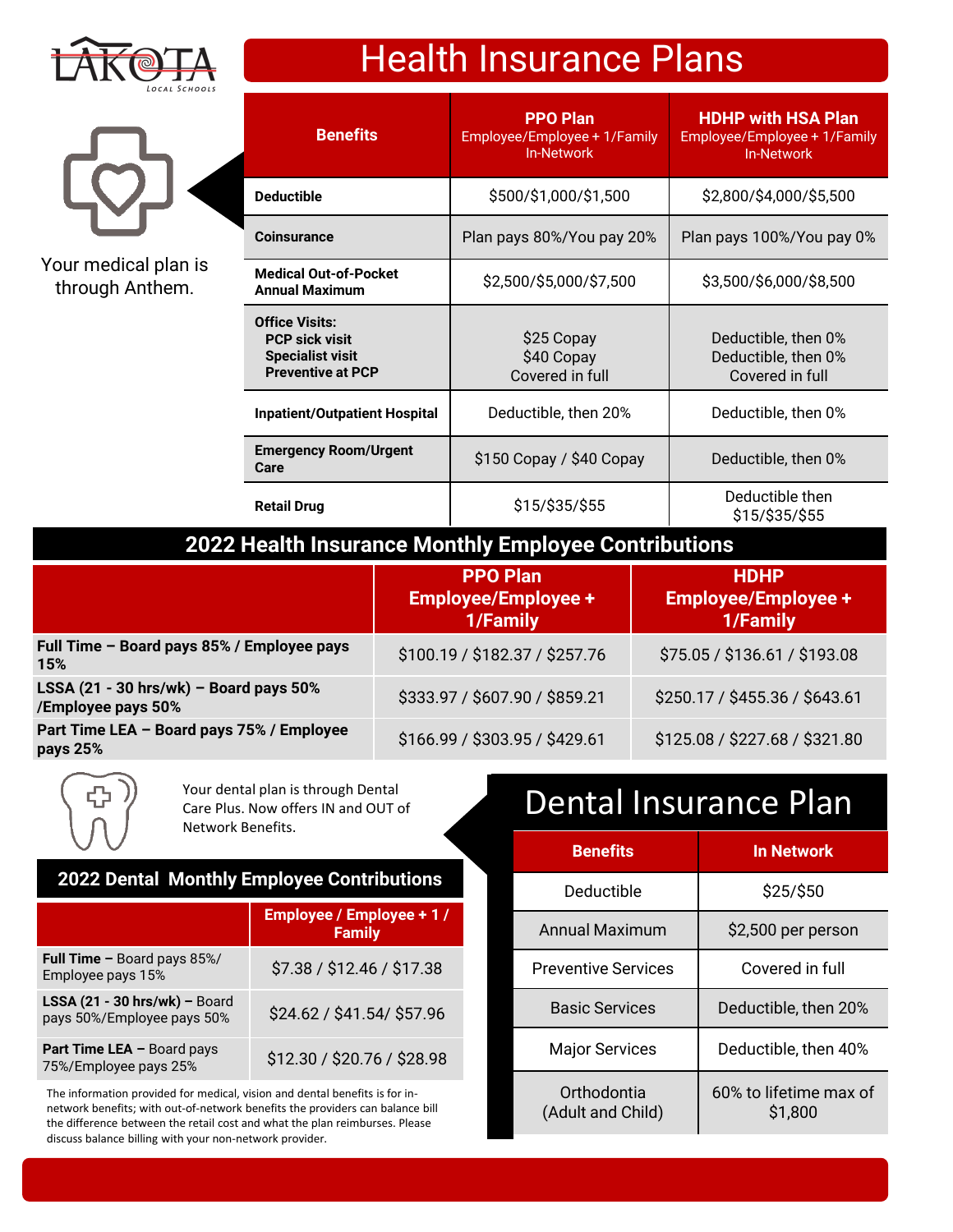|  |  | <b>Vision Insurance Plan</b> |  |
|--|--|------------------------------|--|
|--|--|------------------------------|--|



Your vision plan is through **EyeMed.**

| <b>Benefits</b>                                                     | <b>In Network</b>               |
|---------------------------------------------------------------------|---------------------------------|
| Exam (1 every 12<br>months)                                         | $$10$ copay                     |
| Lenses – Single,<br><b>Bifocal, Trifocal</b><br>(1 every 12 months) | $$25$ copay                     |
| Frames*<br>(1 every 12 months)                                      | \$130 retail allowance          |
| <b>Contact Lenses*</b><br>(1 every 12 months)                       | Up to \$130 retail<br>allowance |

| 2022 Vision Monthly Employee Contributions |  |
|--------------------------------------------|--|
|--------------------------------------------|--|

| <b>Employee</b> | \$7.97  |
|-----------------|---------|
| Employee + 1    | \$15.94 |
| Family          | \$25.66 |

## Tax-Advantaged Accounts

#### **Flexible Spending Account (FSA)**

The ricalificate For to dramaste to those this warre corerage or those not participating in a ricalified medical, dental, and vision care on a pre-tax basis. You may elect up to \$2,750 for the calendar year. Lakota's FSA The Healthcare FSA is available to those who waive coverage or those not participating in a Health Savings Account, and allows you to offers a grace period which allows you to reimburse yourself for claims incurred by March 15th following the plan year to be reimbursed with the prior year's FSA dollars (claims incurred by March 15th, 2023 can be reimbursed using dollars from 2022's FSA funds). You have until March 31st to submit claims; any unused funds are forfeited.

#### **Health Savings Account (HSA)**

The HSA is a bank account in your name that allows you to pay for qualified medical, dental, and vision expenses on a pre-tax basis. You must be enrolled in a HDHP to be eligible for the HSA. The IRS sets limits on the amount that you can contribute to HSAs each year; the 2022 limits are \$3,650 if you are enrolled on your medical plan as employee only and \$7,300 if you are enrolled on your medical plan with any dependents. If you are over the age of 55, you can contribute an additional \$1,000 per year. One great component of HSAs is that any unused funds at the end of the year continue to accumulate indefinitely until you use them – so the money is never forfeited.

#### **Dependent Care Flexible Spending Account (DCFSA)**

The Dependent Care FSA is compatible with your medical plan or available to those who waive coverage. It allows you to be reimbursed for eligible dependent-care expenses on a pre-tax basis. You may elect up to \$5,000 per year (or \$2,500 if married but filing separately). When you choose to participate, you elect a total dollar amount to contribute to your account, funded in the form of incremental pre-tax payroll deductions. You can reimburse yourself as funds become available in your account.

## Ancillary & Voluntary Plans

**Life AD&D:** Lakota provides a Life and AD&D benefit to all employees. The premium for this policy is 100% paid by the district. New Hire Enrollment please be sure to designate your beneficiary information.

**Voluntary Life:** Voluntary term life insurance is a product you buy not only for yourself, but to help take care of those who depend on your income. This affordable coverage can help relieve the financial burden at a time of loss.

**Short and Long Term Disability:** This voluntary benefit is coverage that replaces a portion of your income should you become unable to work due to an off the job accident or illness. The cost of coverage is based on the coverage amount and waiting period you elect.

**Critical Illness and Accident:** The out-of-pocket costs you may have if you are in an accident or face a serious illness can be concerning. VOYA critical illness and accident plans can help. Benefits are paid directly to you, so you can use them however you want – to pay everyday bills, medical copays or deductibles.